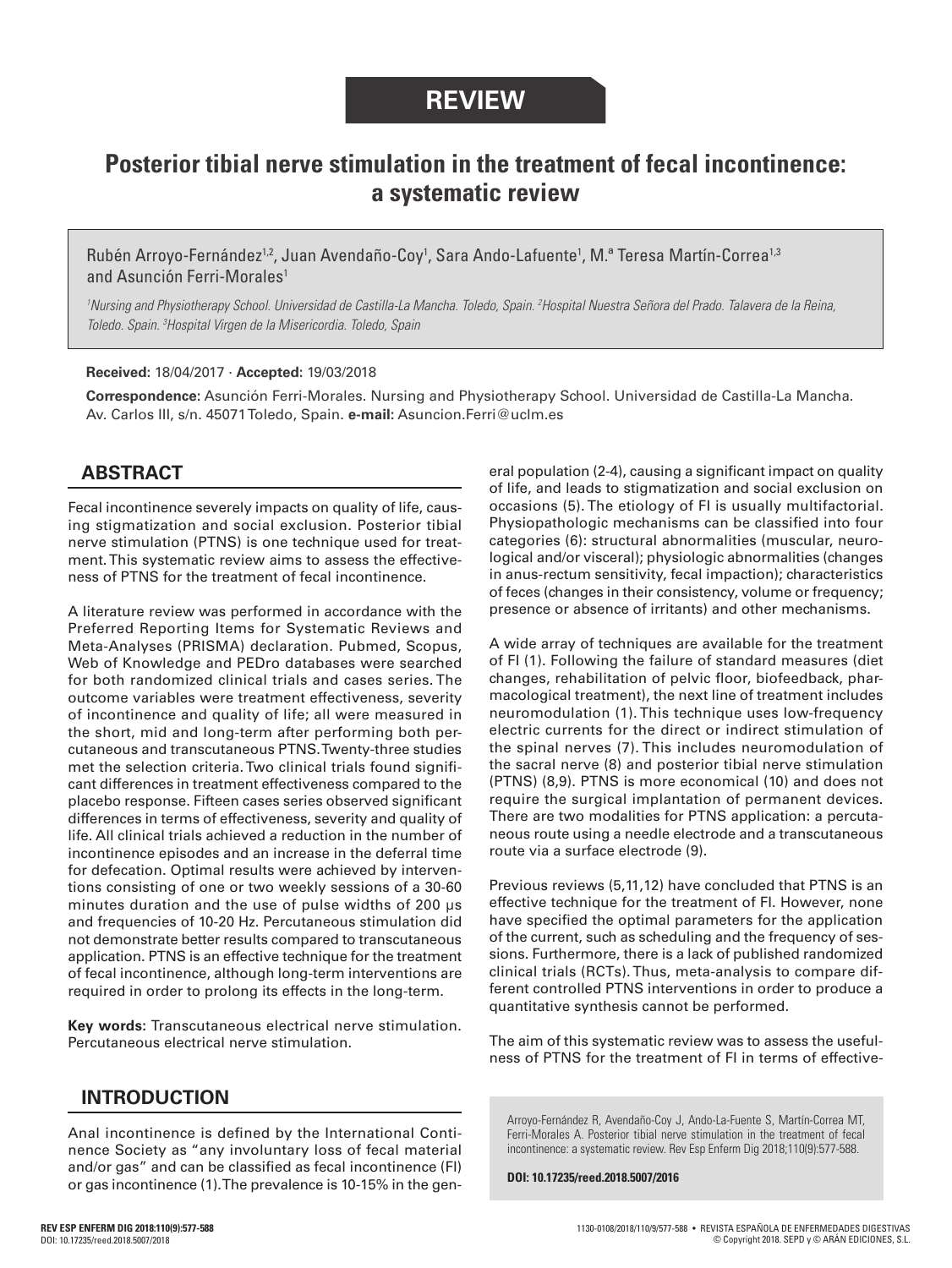ness, severity of incontinence and quality of life, as well as to identify any differences in protocols and/or outcomes that result from the type of electrostimulation used.

# **MATERIALS AND METHODS**

This review was conducted in accordance with the PRISMA declaration (13). A literature search of Pubmed (Medline), Scopus, Web of Knowledge and PEDro databases was performed in order to identify scientific articles published up to March 2017 in Spanish, English, French, Italian or Portuguese. Bibliographic references from relevant articles were examined to identify articles that had not been identified in the primary search but met the inclusion criteria. The key words used for the search included: "*fecal incontinence"* OR "*faecal incontinence"* OR "*anal incontinence";* AND *"electrical stimulation*" OR *"tibial nerve stimulation"* OR "*Stoller stimulation*" OR "*PTNS"*.

The criteria for inclusion included: a) subjects: patients diagnosed with FI; b) study type: randomized controlled trials (RCTs) or prospective observational studies (also referred to as cases series); c) intervention type: PTNS programs (transcutaneous and percutaneous); and d) outcome variables: treatment effectiveness, severity of incontinence and quality of life. The criteria for exclusion included: a) studies with sample sizes of < 10 subjects; b) studies including subjects of < 18 years of age; c) intracavitary stimulation studies; d) surgical procedures for treating FI; and e) articles that did not provide specific data on any of the outcome measures previously mentioned.

Two reviewers (RAF and AFM) carried out the search, selection and evaluation of the methodological quality of the articles independently, as well as the data extraction. Possible discrepancies were resolved by a consensus. For each of the selected articles, the two reviewers independently extracted the following data: a) characteristics of subjects (sample size and age); b) treatment's characteristics (type and parameters); c) treatment planning (duration and frequency); and d) outcome variables (type of test, time points of evaluation and outcome measurements).

The Physiotherapy Evidence Database (PEDro) scale was used in order to evaluate the methodological quality of articles. This is based on the Delphi list and its reliability to assess the quality of RCTs has been validated (14). On the other hand, the methodological quality of observational studies was rated via the Quality Assessment for Cases Series scale, by the National Institute for Health and Care Excellence (NICE) (15).

## **RESULTS**

The initial keywords search identified a total of 287 studies. After excluding duplicates and articles that did not meet the inclusion criteria, a total of 23 articles were selected for the review, five from the manual search (Fig. 1).

#### **Characteristics of studies**

The characteristics of the 23 studies included are described in tables 1 and 2. Table 1 shows the RCTs (8,9,16-19) and table





2, the descriptive longitudinal prospective studies (20-35). Of the six RCTs, only three included a sham stimulation (8,9,16). Transcutaneous PTNS was performed in four of the studies (9,16-18) and percutaneous PTNS, in three (8,9,19). One study (9) included three arms in order to compare percutaneous and transcutaneous stimulation with a placebo group. Therefore, this article was selected for both stimulation modalities. The length of treatment varied between 1.5 and 6 months, with a wide variability in the frequency of sessions that ranged from two daily sessions at the beginning of treatment to one weekly session. There was also a wide variability in the current frequency, which was either 10 or 20 Hz (Table 1).

With regard to prospective studies, stimulation was performed transcutaneously in six interventions (20,22,24,27,30,34) and percutaneously in eleven (10,21,23, 25,26,28,29,31-33,35). The duration of the intervention treatment was 1.5 to 26 months. The variability found in the frequency of the current application and current parameters was similar to that of RCT (Table 2).

The RCTs that were included in this review obtained a mean score on the PEDro scale of  $6.83$  (SD = 1.17, maximum = 11), whereas the 17 prospective studies obtained an average of 4.29 (SD =  $0.92$ , maximum = 8) points on the Quality Assess-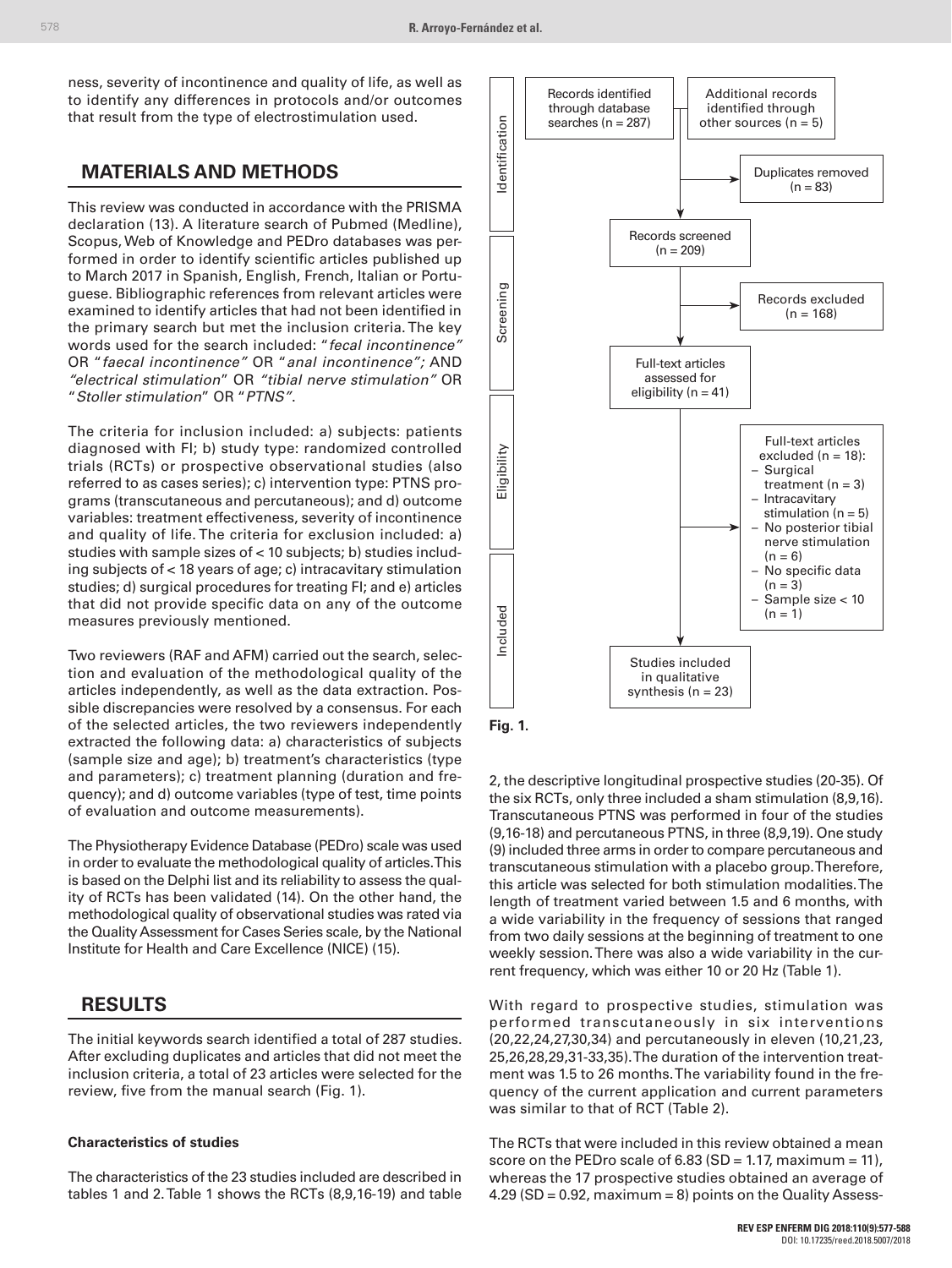| <b>Study</b> | <b>Study groups</b>    | $\mathbf n$ | <b>Current parameters and intervention protocol</b>                    | Follow-up<br>(months) | <b>Methodological</b><br>quality $*$ (0-11) |
|--------------|------------------------|-------------|------------------------------------------------------------------------|-----------------------|---------------------------------------------|
|              | G1: PPTNS              | 115         | 200 µs; 10 Hz; 30 min; 1 session/week; 12 weeks                        | 3                     |                                             |
|              | G2: Placebo            | 112         | Placebo stimulation; 12 weeks                                          |                       | 8                                           |
|              | G1: TPTNS              | 11          | 200 µs; 20 Hz; 30 min; 2 sessions/week; 6 weeks                        |                       |                                             |
|              | G <sub>2</sub> : EPNTP | 11          | 200 µs; 20 Hz; 30 min; 2 sessions/week; 6 weeks                        | 1.5                   | 8                                           |
|              | G3: Placebo            | 8           | Placebo stimulation; 6 weeks                                           |                       |                                             |
|              | G1: TPTNS              | 73          | 200 µs; 10 Hz; 20 min; 2 sessions/day; 12 weeks                        |                       |                                             |
|              | G2: Placebo            | 71          | Placebo stimulation; 12 weeks                                          | 3                     | 7                                           |
|              | G1: TPTNS              | 15          | 200 µs; 10 Hz; 30 min; 1 session/day; 6 weeks                          |                       |                                             |
|              | G <sub>2</sub> : TPTNS | 15          | 200 µs; 10 Hz; 30 min; 2 sessions/week; 6 weeks                        | 1.5                   | $\overline{5}$                              |
|              | G1: TPTNS              | 22          | 200µs; 10Hz; 60min; 2sessions/week; 6 weeks                            |                       |                                             |
|              | G <sub>2</sub> : TPTNS | 21          | 200µs; 10Hz; 240min; 2sessions/week; 6 weeks                           | 1.5                   | 7                                           |
|              | G1: SNS                | 23          | 14 sessions                                                            |                       |                                             |
|              | G2: EPNTP              | 17          | 200 µs; 20 Hz; 30 min; session/week; 12 weeks<br>+ 3 sessions/2 months | $\boldsymbol{6}$      | $\boldsymbol{6}$                            |

**Table 1.** *Characteristics of randomized clinical trials*

TPTNS: transcutaneous posterior tibial nerve stimulation; µs: microseconds; Hz: hertz; min: minutes; PPTNS: percutaneous posterior tibial nerve stimulation; SNS: sacral nerve stimulation. \*Physiotherapy Evidence Database (PEDro) scale.

ment for Cases Series scale. Contrary to transcutaneous treatments, the methodological quality of trials was a decisive factor for the effectiveness of percutaneous interventions. The RCT that obtained the lowest quality score also obtained the highest therapeutic effectiveness (19) (main bias in masking of subjects and therapists). In agreement with this, the case series with the lowest quality (25.26) obtained a greater reduction in incontinence episodes compared to the best quality series.

A total of 1,262 subjects diagnosed with FI participated in the studies (131 males and 1,131 females), with an average age of 58.48 (SD = 3.32) years. The average sample size of the groups was  $50.52$  (SD = 55.05) (Tables 1 and 2).

#### **Measurement tools**

The studies mainly assessed treatment effectiveness via a one-week diary for a self-reported stool data (8-10,16- 19,21,23,25,26,28-32,35), which international associations recommend for the evaluation of bowel habits (36). This allows data of the total number of depositions, number of incontinence episodes (solid, liquid or gas), number of urge episodes or deferral time for deposition to be obtained.

The severity of FI focuses on two aspects: loss of fecal material and the mechanisms used for coping with it (37).

The Wexner Scale (20-22,27,31,33-35), Cleveland Clinic Incontinence Scale (CCIS) (10,16,18,19,23,24,26,28,29,32) and St. Mark's continence Score (8,9,17,30) were used for the evaluation, all of which are validated (38-40).

Quality of life was measured using three types of validated scales (41-47):

- *Generic:* Short Form 36 Health Survey (SF-36) (8,9,17- 19,26,30,34) and European Quality of Life-5 Dimensions Questionnaire (EQ-5D) (8,18,19).
- *Specialized:* KESS Score (24), Anxiety Depression Score (24) and Hospital Anxiety and Depression Scale (HADS) (25).
- *Specific:* Fecal Incontinence Quality of Life Scale (FIQOL) (8,9,16,17,19,21,24-26,29,30,32-35), Gastrointestinal Quality of Life Index (GIQLI) (8) and International Consultation on Incontinence Questionnaire-Bowel Symptoms (ICIQ-BS) (8,18,25).

Outcome evaluations were conducted in the shortterm (< 3 months) (8-10,16-18,22,28-30), mid-term (3-6 months) (19,20,23-25,31,33) and long-term (> 6 months) (21,26,27,32,34,35). The average follow-up time was 26.43 (SD = 23.95) weeks.

A qualitative review was performed, as the lack of homogeneity in therapeutic interventions and outcome measures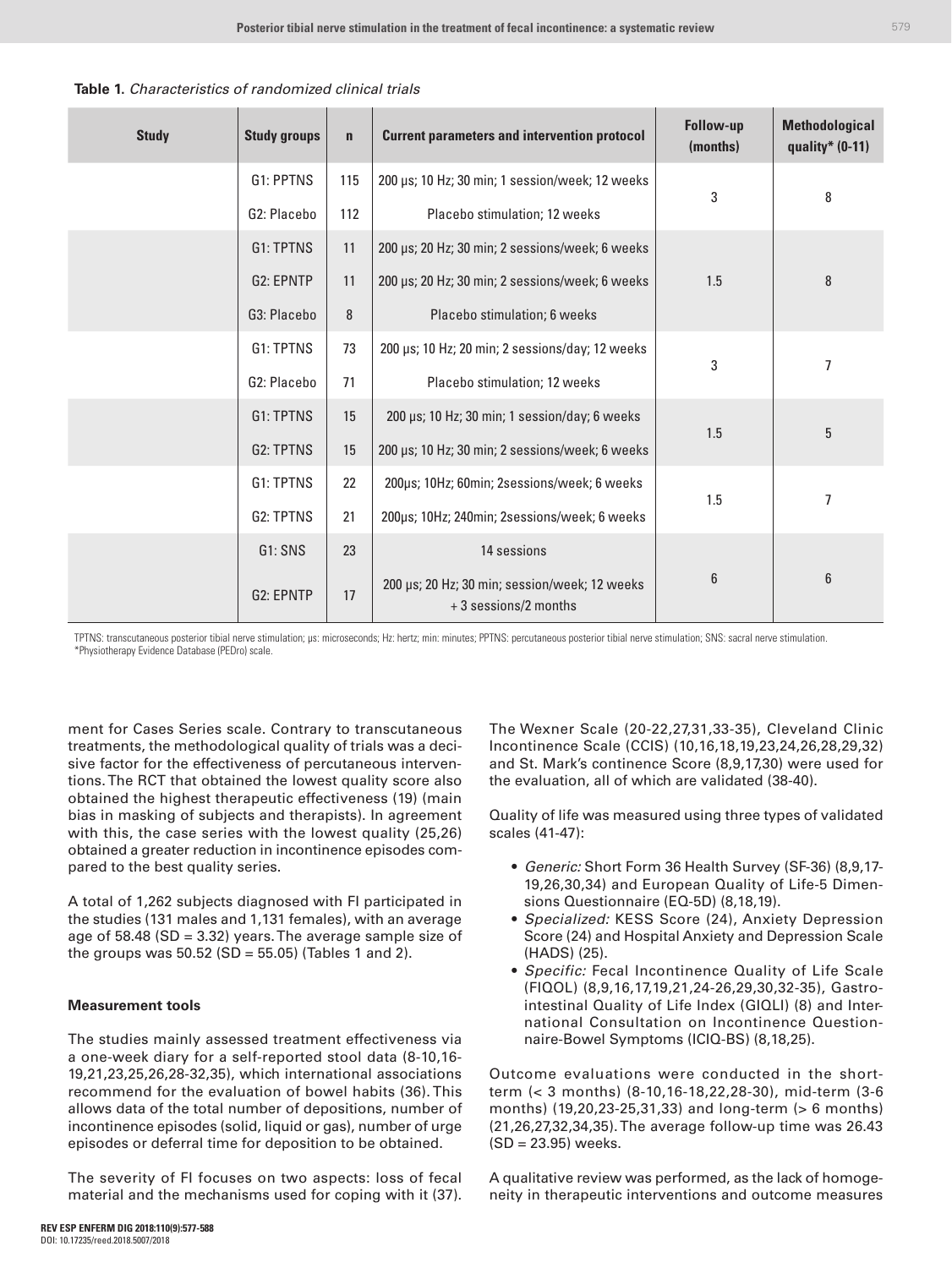| Study                | Study group  | $\equiv$        | Intervention protocol                                                                                                                                                                                                                       | Follow-up (months) | Methodological quality* (0-8)                                                                                       |
|----------------------|--------------|-----------------|---------------------------------------------------------------------------------------------------------------------------------------------------------------------------------------------------------------------------------------------|--------------------|---------------------------------------------------------------------------------------------------------------------|
| Hotouras et al. (10) | <b>PPTNS</b> | 146             | 200 µs; 20 Hz; 30 min; 1 session/week; 12 weeks                                                                                                                                                                                             | S                  | က                                                                                                                   |
| Queralto et al. (20) | <b>TPTNS</b> | $\overline{10}$ | +1 session/day; 8 weeks in case of improvement<br>200 µs; 20 Hz; 30 min; 1 session/day; 4 weeks                                                                                                                                             | 4                  | S                                                                                                                   |
| De la Portilla (21)  | <b>PPTNS</b> | $\frac{6}{1}$   | +1 session/week; 8 weeks in case of improvement +1 session/3 weeks;<br>200 µs; 20 Hz; 30 min; 1 session/week; 12 weeks<br>+1 session/month in case of improvement<br>8 weeks in case of improvement                                         | $\overline{4}$     | 4                                                                                                                   |
| Vitton et al. (22)   | <b>TPTNS</b> | 12              | 200 µs; 10 Hz; 20 min; 1 session/day; 12 weeks                                                                                                                                                                                              | S                  | 4                                                                                                                   |
| Boyle et al. (23)    | PPTNS        | 51              | 200 µs; 20 Hz; 30 min; 1 session/week; 12weeks<br>+2 sessions/2 weeks + 1 session/month                                                                                                                                                     | 5                  | 4                                                                                                                   |
| Eleouet et al. (24)  | <b>TPTNS</b> | 32              | 200 µs; 10 Hz; 20 min; 2 sessions/day; 4 weeks                                                                                                                                                                                              | 6                  | 5                                                                                                                   |
| Findlay et al. (25)  | <b>PPTNS</b> | $\tilde{c}$     | ? µs; 20 Hz; 30 min; 1 session/week; 12 weeks                                                                                                                                                                                               | 4                  | 4                                                                                                                   |
| Govaert et al. (26)  | <b>PPTNS</b> | 22              | +1 session/week; 6 weeks in case of improvement + 1 session/2 weeks;<br>200 µs; 20 Hz; 30 min; 2 sessions/week; 6 weeks<br>+1 s/month; 24 weeks in case of improvement<br>12 weeks in case of improvement                                   | $\approx$          | 5                                                                                                                   |
| Vitton et al. (27)   | <b>TPTNS</b> | 24              | 200 µs; 10 Hz; 20 min; 1 session/day; 12 weeks + 1 session/day;<br>12 weeks in case of improvement                                                                                                                                          | 15                 | 9                                                                                                                   |
| Hotouras et al. (28) | <b>PPTNS</b> | $88$            | 1 session/2 weeks; 4 weeks in case of improvement<br>200 µs; 20 Hz; 30 min; 1 session/week; 12 weeks<br>+1 session/month in case of improvement                                                                                             | S                  | 5                                                                                                                   |
| Hotouras et al. (29) | <b>PPTNS</b> | 100             | 200 µs; 20 Hz; 30 min; 1 or 2 sessions/week; 12 or 6 weeks                                                                                                                                                                                  | S                  | 4                                                                                                                   |
| Thomas et al. (30)   | <b>TPTNS</b> | $\Box$          | 200 µs; 10 Hz; 30 min; 1 session/day; 6 weeks                                                                                                                                                                                               | 1,5                | 4                                                                                                                   |
| Arroyo et al. (31)   | <b>PPTNS</b> | $\frac{1}{2}$   | session/2weeks; 12 weeks in case of improvement<br>? µs; 20 Hz; 30 min; 1 session/week; 12 weeks<br>$-$                                                                                                                                     | 9                  | S                                                                                                                   |
| Hotouras et al. (32) | <b>PPTNS</b> | 115             | 200 µs; 20 Hz; 30 min; 1 or 2 sessions/week; 12 or 6 weeks<br>+1 session/month; 24 weeks in case of improvement                                                                                                                             | 26                 | 4                                                                                                                   |
| López et al. (33)    | PPTNS        | 24              | ? µs; 20 Hz; 30 min; 1 session/week; 12 weeks                                                                                                                                                                                               | ص                  | 5                                                                                                                   |
| Jiménez et al. (34)  | <b>TPTNS</b> | 27              | +1 session/day; 8 weeks in case of improvement<br>200 µs; 10 Hz; 20 min; 1 session/day; 4 weeks                                                                                                                                             | 12                 | 4                                                                                                                   |
| Peña et al. (35)     | PPTNS        | 55              | 200 µs; 20 Hz; 30 min; 1 session/week; 12 weeks<br>+1 session/2 weeks; 12 weeks<br>TPTNC-transcutanonis postarior tibial napia stimulation: us: microsaconds: Hortz: mini mai nita e PPTNC: naroitanonis postarior tibial napia stimulation | $\overline{2}$     | Nuality Assocment of Pases Series in accordance with the National Institute for Health and Pare Evrellence MIP<br>9 |

TPTNS: transputaneous posterior tibial nerve stimulation; us: microseconds; Hz: hertz; min: min: microseconds; Hz: PTNS: percutaneous posterior tibial nerve stimulation, \* Quality Assessment of Cases Series in accordance w

**Table 2.** *Characteristics of case series*

Table 2. Characteristics of case series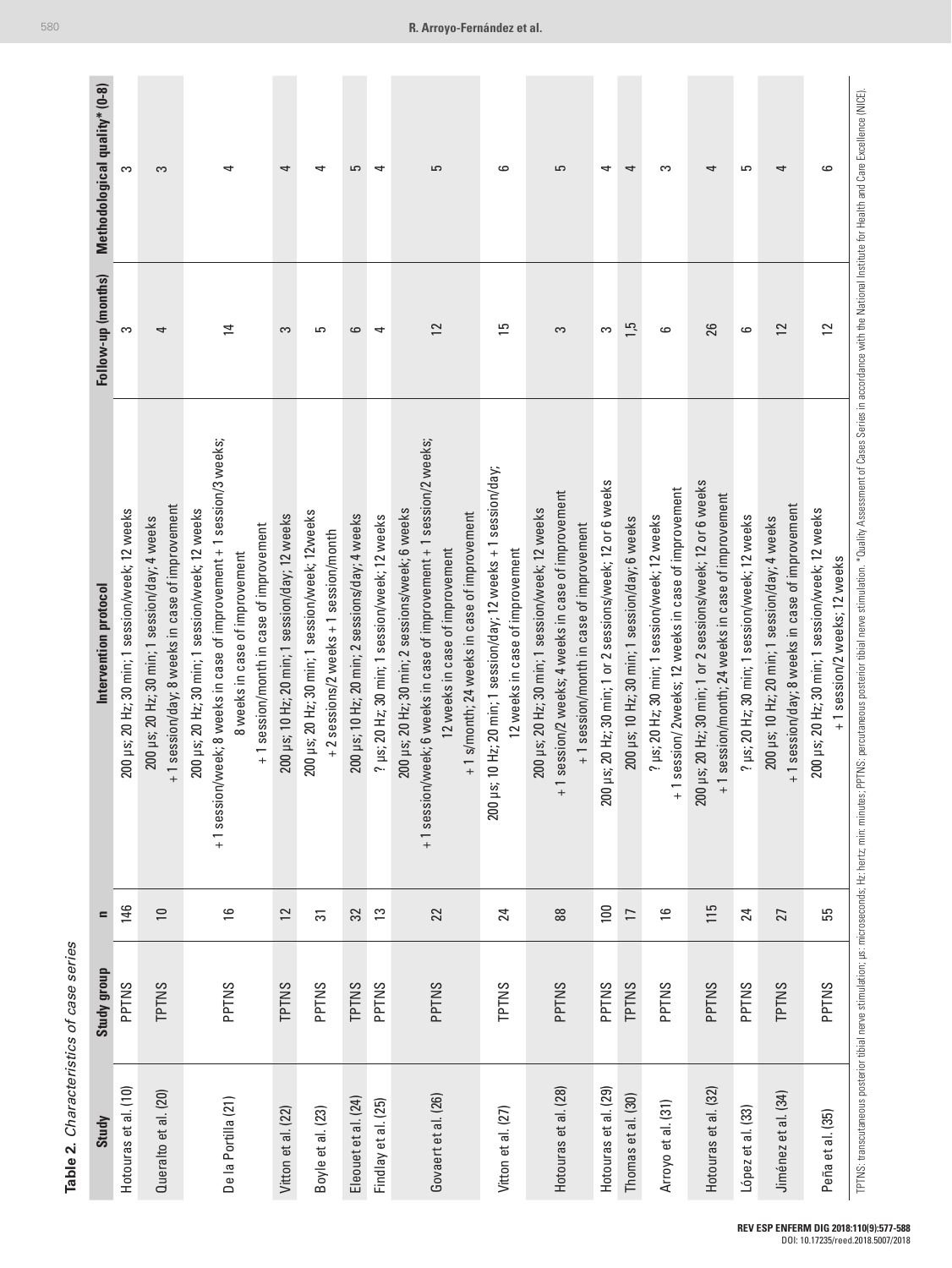among the different authors did not allow a quantitative review (meta-analysis) to be performed.

### **Treatment effectiveness**

### *Incontinence episodes*

Only two clinical trials (8,9) performed interventions that obtained significant improvements in the short-term. Transcutaneous PTNS obtained a greater reduction in the number of weekly FI episodes (6.4) compared to percutaneous PTNS (2.3) or sham stimulation (1.8) ( $p = 0.044$ ) (9), whereas percutaneous PTNS obtained a greater reduction compared to sham stimulation (2.5 *vs* 2.1, p = 0.021) (8) (Table 3). Three prospective studies (29,30,32) achieved significant results at 1.5 and 3 months post-intervention; one reported a total absence of urge FI episodes (29) (Table 4). Only two prospective series observed significant results in the midterm (23,25); both achieved a complete lack of stool escape (Table 4).

In the long-term, only three prospective studies (26,32,35) reported significant improvements. However, none of the patients attained a complete FI control (Table 4).

The success rate for a treatment is defined as a reduction of ≥ 50% in FI episodes as reported in the stool diary (12). In this sense, only one RCT obtained significant short-term outcomes via transcutaneous stimulation (9).

### *Capability to delay the deposition*

In the short-term, only one RCT (9) achieved significant improvements in the number of minutes of stool delay; transcutaneous PTNS was 4.8, percutaneous PTNS was 1.9 and sham stimulation was  $0.4$ ,  $p = 0.010$  (Table 3), whereas three prospective studies (20,30,32) obtained significant delays of up to five minutes following the defecating stimulus (Table 4). In the midterm, two non-randomized trials (23,31) obtained significant improvements by delaying deposition by four and two minutes respectively, compared to baseline values (Table 4). Finally, in the long-term, three cases series (26,32,35) obtained significant defecation delays of 9, 3, and 9 minutes, respectively (Table 4).

### **Severity of FI**

Overall, none of the included RCT had statistically significant outcomes with regard to the severity scales of FI.

**Table 3.** *Treatment effectiveness. severity of incontinence and quality of life in randomized clinical trials*

|                                     |                    |           | <b>Effectiveness</b>     |                          | <b>Severity</b> |                | <b>Quality of life</b> |                 |  |
|-------------------------------------|--------------------|-----------|--------------------------|--------------------------|-----------------|----------------|------------------------|-----------------|--|
| <b>Study</b>                        | <b>FI</b> episodes |           |                          | Deferral (min)           |                 |                | (LS/C/D/E)             |                 |  |
|                                     | Ini                | <b>FU</b> | Ini                      | <b>FU</b>                | Ini             | <b>FU</b>      | <b>Initial</b>         | <b>FU</b>       |  |
|                                     |                    |           |                          | Short-term follow-up     |                 |                |                        |                 |  |
| Knowles et al. (8)                  |                    |           |                          |                          |                 |                |                        |                 |  |
| <b>G1: PPTNS</b>                    | 6.0                | 3.5       | L.                       | $\overline{\phantom{a}}$ | $*14$           | 14             | \$2.7/1.7/3.1/2.0      | 3.0/1.9/3.1/2.7 |  |
| G2: Placebo                         | 6.9                | 4.8       | ÷,                       | $\overline{\phantom{a}}$ | $*16$           | 15             | \$2.5/1.6/2.6/2.0      | 2.9/1.7/2.6/2.3 |  |
| George et al. (9)                   |                    |           |                          |                          |                 |                |                        |                 |  |
| <b>G1: TPTNS</b>                    | 8.2                | 1.8       | 1.9                      | 6.7                      | $*19$           | 12             | $*2.1/1.6/2.3/1.6$     | 2.7/2.2/3.0/2.0 |  |
| <b>G2: PPTNS</b>                    | 7.4                | 5.1       | 2.5                      | 4.4                      | $*18$           | 14             | 2.3/1.6/2.5/1.5        | 2.4/2.0/2.7/1.8 |  |
| G3: Placebo                         | 6.5                | 4.7       | 2.2                      | 2.6                      | $*16$           | 14             | $*2.1/1.8/2.6/2.1$     | 2.7/2.1/2.9/2.7 |  |
| Leroi et al. (16)                   |                    |           |                          |                          |                 |                |                        |                 |  |
| G1: TPTNS                           | 1.7                | 1.0       | $1 - 5$                  | $1 - 5$                  | 111             | 8              | 2.7/2.0/2.7/1.7        | 3.0/2.5/3.2/2.0 |  |
| G2: Placebo                         | 2.9                | 1.6       | $1 - 5$                  | $1 - 5$                  | 111             | $\overline{9}$ | $*2.5/2.1/2.8/1.7$     | 2.9/2.2/3.0/2.0 |  |
| Thomas et al. (17)                  |                    |           |                          |                          |                 |                |                        |                 |  |
| <b>G1: TPTNS</b>                    |                    |           |                          |                          |                 |                |                        |                 |  |
| (1 session/day)<br><b>G2: TPTNS</b> | 5.0                | 3.5       |                          |                          | $*18$           | 18             | 2.2/1.8/2.4/1.7        | 2.6/1.8/2.4/2.2 |  |
| (2 sessions/week)                   | 6.5                | 3.0       | $\overline{\phantom{a}}$ | $\overline{\phantom{a}}$ | $*21$           | 17             | 2.7/1.7/2.6/1.9        | 2.8/1.8/2.9/1.9 |  |
| Rimmer et al. (18)                  |                    |           |                          |                          |                 |                |                        |                 |  |
| G1: TPTNS (1 h)                     | 3.5                | 1.0       | 2.0                      | 2.0                      | 115             | 11             |                        |                 |  |
| G2: TPTNS (4 h)                     | 9.0                | 3.0       | 0.5                      | 5.0                      | 114             | 12             |                        | $\overline{a}$  |  |
|                                     |                    |           |                          | Mid-term follow-up       |                 |                |                        |                 |  |
| Thin et al. (19)                    |                    |           |                          |                          |                 |                |                        |                 |  |
| G1: SNS                             | 11.4               | 4.9       |                          | $\overline{a}$           | 116.2           | 10.4           |                        |                 |  |
| <b>G2: PPTNS</b>                    | 10.6               | 6.3       |                          |                          | $*15.1$         | 12.1           |                        |                 |  |

Values in italics have a p < 0.05 intra-group. Fl: fecal incontinence; min: minutes; LS: lifestyle; B: behavior; D: depression; E: embarrassment; Ini: initial; FU: follow-up; PPTNS: percutaneous posterior tibial nerve stimulation; TPTNS: transcutaneous posterior tibial nerve stimulation; SNS: sacral nerve stimulation. \*St. Mark's scale. <sup>†</sup>Wexner scale. ‡FIQL scale. <sup>§</sup>GIQLI scale.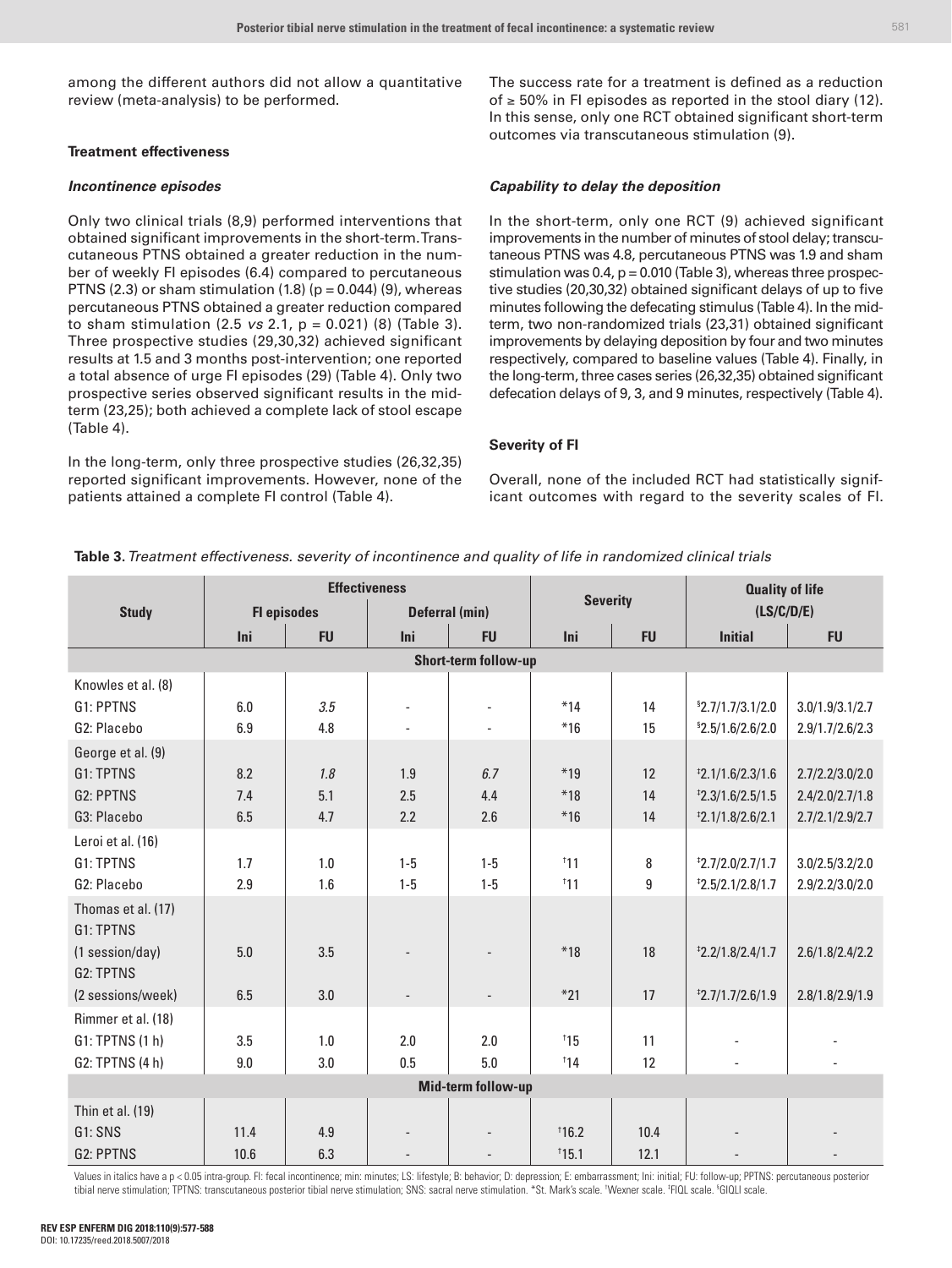|  | Table 4. Treatment effectiveness and severity of incontinence in case series |  |  |  |  |
|--|------------------------------------------------------------------------------|--|--|--|--|
|  |                                                                              |  |  |  |  |

|                            |                |                          | <b>Effectiveness</b>     | <b>Severity</b>          |                          |       |                     |  |
|----------------------------|----------------|--------------------------|--------------------------|--------------------------|--------------------------|-------|---------------------|--|
| <b>Study</b>               |                |                          | <b>FI</b> episodes       | Deferral (min)           |                          |       | <b>Wexner scale</b> |  |
|                            |                | Ini                      | <b>FU</b>                | Ini                      | <b>FU</b>                | Ini   | <b>FU</b>           |  |
|                            |                |                          | Short-term follow-up     |                          |                          |       |                     |  |
| Transcutaneous application |                |                          |                          |                          |                          |       |                     |  |
| Queralto et al. (20)       |                |                          |                          |                          |                          | 11.4  | 5.4                 |  |
| Vitton et al. (22)         |                |                          |                          |                          |                          | 13.3  | 12.3                |  |
| Eleouet et al. (24)        |                |                          | $\overline{\phantom{a}}$ |                          |                          | 14.5  | 11.1                |  |
| Thomas et al. (30)         |                | $6\phantom{1}$           | $\overline{2}$           | 3                        | $\sqrt{5}$               | $*20$ | $*19$               |  |
| Jiménez et al. (34)        | U              | 4.1                      | 0                        |                          | $\overline{\phantom{a}}$ | 11    | $\boldsymbol{7}$    |  |
|                            | P              | 1.2                      | 0                        |                          |                          |       |                     |  |
| Percutaneous application   |                |                          |                          |                          |                          |       |                     |  |
| Hotouras et al. (10)       |                | 4                        | $\mathbf{1}$             | $\mathbf{1}$             | 5                        | 12    | 10                  |  |
| De la Portilla et al. (21) |                |                          | $\overline{\phantom{a}}$ |                          |                          | 13.2  | 9.0                 |  |
| Govaert et al. (26)        |                | 19.6                     | 9.9                      | $\mathbf{1}$             | 5                        | 11.6  | 8.2                 |  |
| Hotouras et al. (28)       |                | 5                        | $\mathcal{I}$            | 1                        | 5                        | 12.2  | 9.1                 |  |
|                            | P              | $\overline{4}$           | 3                        | 5                        | 12.5                     | 11.5  | 9.41                |  |
| Hotouras et al. (29)       | U              | 4                        | 0                        | 1                        | 5                        | 11.0  | 8.3                 |  |
|                            | M              | 5                        | $\mathcal{I}$            | $\mathbf{1}$             | 5                        | 12.8  | 9.1                 |  |
| Hotouras et al. (32)       |                | $\sqrt{5}$               | $\mathcal{I}$            | $\mathbf{1}$             | $\sqrt{5}$               | 12.0  | 9.4                 |  |
| López et al. (33)          |                |                          |                          |                          | $\overline{\phantom{a}}$ | 15    | 14                  |  |
|                            |                |                          | Mid-term follow-up       |                          |                          |       |                     |  |
| Transcutaneous application |                |                          |                          |                          |                          |       |                     |  |
| Eleouet et al. (24)        |                |                          |                          |                          |                          | 14.5  | 10.2                |  |
| Percutaneous application   |                |                          |                          |                          |                          |       |                     |  |
| Boyle et al. (23)          |                | 4                        | 0                        | $\mathbf{1}$             | 5                        | 13    | 7                   |  |
|                            | G              | $6\phantom{1}$           | 0                        |                          |                          |       |                     |  |
| Findlay et al. (25)        | L              | 10                       | 0                        |                          |                          |       |                     |  |
|                            | S              | 18                       | 0                        |                          |                          |       |                     |  |
| Arroyo et al. (31)         |                |                          |                          | 2                        | 4                        | 10    | 5                   |  |
| López et al. (33)          |                | $\overline{\phantom{a}}$ |                          |                          |                          | 15    | 10                  |  |
|                            |                |                          | Long-term follow-up      |                          |                          |       |                     |  |
| Transcutaneous application |                |                          |                          |                          |                          |       |                     |  |
| Vitton et al. (22)         |                |                          |                          |                          |                          | 14    | 12                  |  |
| Jiménez et al. (34)        |                | 4.1                      | $\pmb{0}$                |                          |                          | 11    | $\boldsymbol{9}$    |  |
| $1.2\,$<br>0               |                |                          |                          |                          |                          |       |                     |  |
| Percutaneous application   |                |                          |                          | $\mathbf{1}$             | $10$                     | 11.6  | 5.9                 |  |
| Govaert et al. (26)        |                | 19.6                     | $3.6\,$                  |                          |                          |       |                     |  |
| Hotouras et al. (32)       |                | 5                        | $\mathbf{1}$             | $\mathbf{1}$             | $\sqrt{4}$               | 12.0  | 10.0                |  |
| Peña et al. (35)           |                | $\sqrt{4}$               | $\boldsymbol{\eta}$      | $\overline{2}$           | 11                       | 9.98  | $4.55\,$            |  |
|                            | Transcutaneous | 3.8                      | <b>Summary</b><br>0.7    | $\mathbf 3$              | 5                        | 14.0  | 11.0                |  |
| Short-term                 | Percutaneous   | 6.7                      |                          | 1.6                      |                          | 12.4  | 9.6                 |  |
|                            | Transcutaneous |                          | 2.4                      |                          | 6.1                      |       |                     |  |
| Mid-term                   |                | 9.5                      | 0                        | $\overline{\phantom{a}}$ | $\overline{\phantom{a}}$ | 14.5  | 10.2                |  |
|                            | Percutaneous   | $\blacksquare$           | $\overline{\phantom{a}}$ | 1.5                      | 4.5                      | 12.7  | 7.7                 |  |
| Long-term                  | Transcutaneous | 9.5                      | $1.9$                    | $\blacksquare$           | $\blacksquare$           | 12.5  | 10.5                |  |
|                            | Percutaneous   | 2.7                      | 0                        | 1.3                      | 8.3                      | 11.2  | 6.8                 |  |

Values in italics have a p < 0.05 intra-group. FI: fecal incontinence; min: minutes; Ini: initial; FU: follow-up; \*St. Mark's scale; P: passive; U: urge; M: mixed; G: gas; L: liquid; S: solid.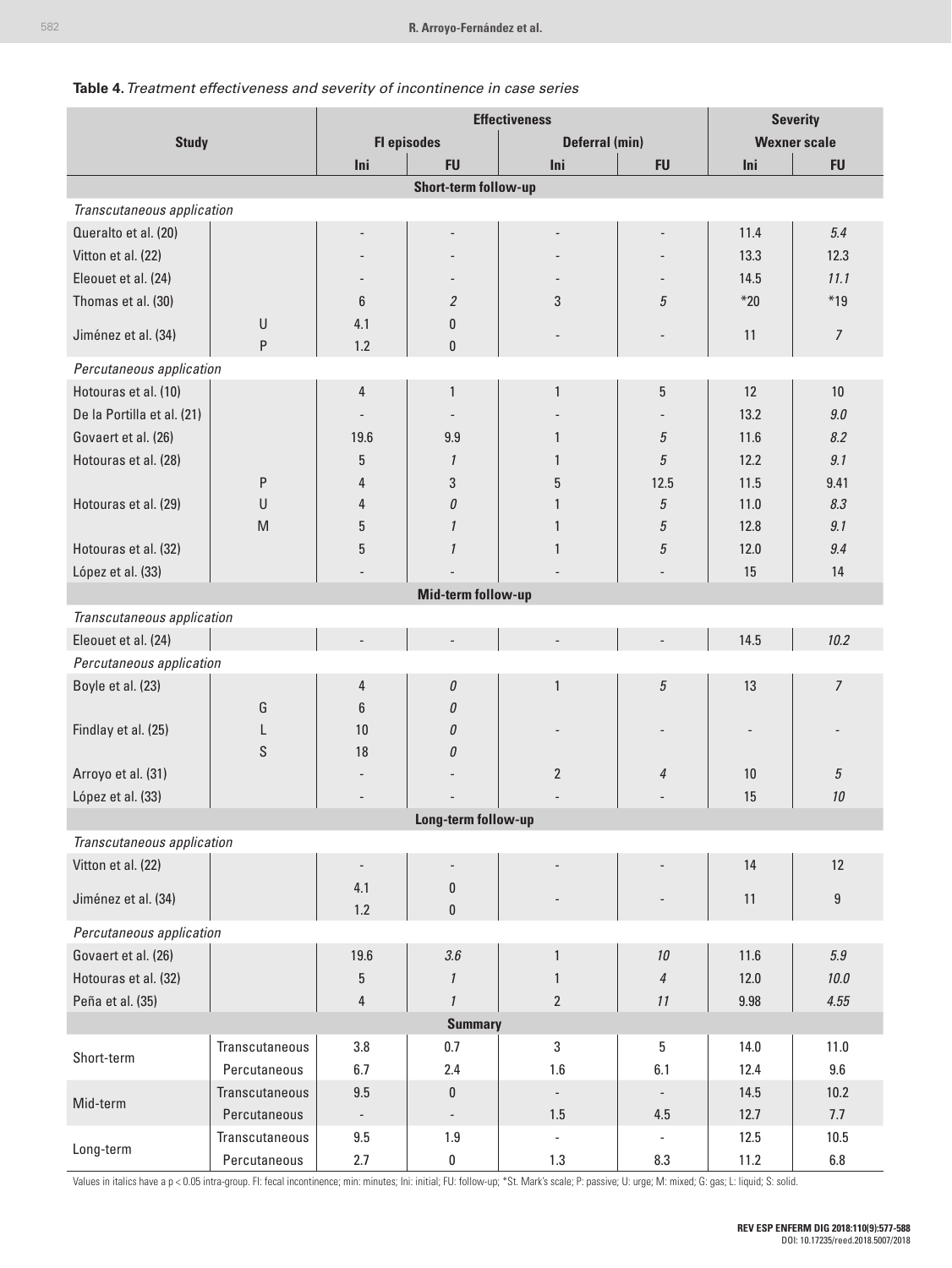In the short term, seven prospective studies (20,21,24,26,28,29,32) obtained significant values on the Wexner scale and one reduced severity of FI to half of the baseline values (20). Hotouras et al. (29) achieved a similar improvement for urge and mixed incontinence, but not for passive incontinence (Table 4). In the mid-term, seven cohort studies (20,21,24,31- 34) managed to significantly reduce FI levels and one (20) obtained an improvement of > 75% compared to baseline values of FI severity (Table 4). In the long-term, four cases series (26,27,34,35) reported substantial improvements; this reached 50% in two cases (26,35) compared to the pre-intervention scores (Table 4).

### **Quality of life**

Overall, no RCT obtained statistically significant results with regard to the quality of life scales specific for FI. In the short-term, seven prospective studies (21,24,26,29,30,32,34) observed significant increases in quality of life. However, only four (21,24,29,32) achieved this in the four dimensions assessed by the scale: lifestyle, behavior, depression and embarrassment (Table 5). On the other hand, two studies (24,25) found statistically significant improvements in quality of life in the mid-term. However, only in the dimensions of behavior and embarrassment in the first case and life-

#### **Table 5.** *Quality of life in case series*

|                            |                       | <b>Escala Fecal Incontinence Quality of Life</b> |                          |                          |                          |                          |                          |                          |                          |                          |                          |
|----------------------------|-----------------------|--------------------------------------------------|--------------------------|--------------------------|--------------------------|--------------------------|--------------------------|--------------------------|--------------------------|--------------------------|--------------------------|
| <b>Estudio</b>             |                       |                                                  |                          | <b>Inicial</b>           |                          |                          |                          |                          | <b>Seguimiento</b>       |                          |                          |
|                            |                       | E                                                | $\mathbf c$              | D                        | $\mathbf v$              | <b>Total</b>             | E                        | $\mathbf c$              | D                        | $\pmb{\mathsf{V}}$       | <b>Total</b>             |
|                            |                       |                                                  |                          | Short-term follow-up     |                          |                          |                          |                          |                          |                          |                          |
| Transcutaneous application |                       |                                                  |                          |                          |                          |                          |                          |                          |                          |                          |                          |
| Eleouet et al. (24)        |                       | 2.4                                              | 1.8                      | 2.5                      | 1.6                      | 8.3                      | 3.0                      | 2.2                      | 2.9                      | 2.4                      | 10.5                     |
| Thomas et al. (30)         |                       | 2.1                                              | 1.3                      | 2.1                      | 1.3                      | 6.8                      | 2.5                      | 1.5                      | 2.4                      | 1.7                      | 8.1                      |
| Jiménez et al. (34)        |                       | 3.0                                              | 1.6                      | 3.2                      | 2.0                      | 9.8                      | 3.6                      | 2.8                      | 3.2                      | 2.7                      | 12.3                     |
| Percutaneous application   |                       |                                                  |                          |                          |                          |                          |                          |                          |                          |                          |                          |
| De la Portilla et al. (21) |                       | 2.7                                              | 1.7                      | 3.1                      | 1.8                      | 9.3                      | 2.9                      | 2.1                      | 3.2                      | 2.3                      | 9.5                      |
| Govaert et al. (26)        |                       | 2.7                                              | 1.9                      | 2.6                      | 2.1                      | 9.3                      | 2.9                      | 2.4                      | 2.7                      | 2.7                      | 10.7                     |
|                            | P                     | 3.0                                              | 2.3                      | 2.9                      | 2.2                      | 10.4                     | 3.1                      | 2.6                      | 3.2                      | 2.3                      | 11.2                     |
| Hotouras et al. (28)       | U                     | 1.9                                              | 1.4                      | 2.4                      | 2.2                      | 7.9                      | 2.4                      | 1.9                      | 2.9                      | 2.3                      | 9.5                      |
|                            | M                     | 2.4                                              | 1.7                      | 2.9                      | 2.0                      | 9.0                      | 2.9                      | 2.4                      | 3.3                      | 2.6                      | 11.2                     |
| Hotouras et al. (32)       |                       | 2.4                                              | 1.6                      | 2.7                      | 2.0                      | 9.7                      | 3.3                      | 2.2                      | 3.5                      | 2.4                      | 11.4                     |
|                            |                       |                                                  |                          | Mid-term follow-up       |                          |                          |                          |                          |                          |                          |                          |
| Transcutaneous application |                       |                                                  |                          |                          |                          |                          |                          |                          |                          |                          |                          |
| Eleouet et al. (24)        |                       | 2.4                                              | 1.8                      | 2.5                      | 1.6                      | 8.3                      | 2.9                      | 2.4                      | 2.8                      | 2.3                      | 10.4                     |
| Percutaneous application   |                       |                                                  |                          |                          |                          |                          |                          |                          |                          |                          |                          |
| Findlay et al. (25)        | $\ast$                | 2.6                                              | 1.5                      | 1.0                      | 1.0                      | 6.1                      | 3.0                      | 1.8                      | 1.1                      | 1.0                      | 6.9                      |
|                            |                       |                                                  |                          | Long-term follow-up      |                          |                          |                          |                          |                          |                          |                          |
| Transcutaneous application |                       |                                                  |                          |                          |                          |                          |                          |                          |                          |                          |                          |
| Jiménez et al. (34)        |                       | 3.0                                              | 1.6                      | 2.7                      | 2.0                      | 9.3                      | 3.8                      | 3.2                      | 3.1                      | 3.0                      | 13.1                     |
| Percutaneous application   |                       |                                                  |                          |                          |                          |                          |                          |                          |                          |                          |                          |
| Govaert et al. (26)        |                       | 2.7                                              | 1.9                      | 2.6                      | 2.1                      | 9.3                      | 3.2                      | 3.0                      | 3.1                      | 2.8                      | 12.1                     |
| Hotouras et al. (32)       |                       | 2.4                                              | 1.6                      | 2.7                      | 2.0                      | 8.7                      | 3.0                      | 2.3                      | 3.2                      | 2.7                      | 11.2                     |
| Peña et al. (35)           |                       | 2.4                                              | 2.3                      | 2.6                      | 2.5                      | 9.8                      | 3.5                      | 3.2                      | 3.1                      | 3.0                      | 12.8                     |
|                            |                       |                                                  |                          | <b>Summary</b>           |                          |                          |                          |                          |                          |                          |                          |
| Short-term                 | <b>Transcutaneous</b> | 2.5                                              | 1.6                      | 2.6                      | 1.6                      | 8.3                      | 3.0                      | 2.2                      | 2.8                      | 2.3                      | 10.3                     |
|                            | Percutaneous          | 2.5                                              | 1.8                      | 2.8                      | 2.1                      | 9.1                      | 2.9                      | 2.3                      | 3.1                      | 2.4                      | 10.8                     |
| Mid-term                   | <b>Transcutaneous</b> | 2.4                                              | 1.8                      | 2.5                      | 1.6                      | 6.1                      | 3.8                      | 3.2                      | 3.1                      | 3.0                      | 6.9                      |
|                            | Percutaneous          | $\overline{\phantom{a}}$                         | $\overline{\phantom{a}}$ | $\overline{\phantom{a}}$ | $\overline{\phantom{a}}$ | $\overline{\phantom{0}}$ | $\overline{\phantom{a}}$ | $\overline{\phantom{a}}$ | $\overline{\phantom{a}}$ | $\overline{\phantom{a}}$ | $\overline{\phantom{a}}$ |
|                            | Transcutaneous        | 3.0                                              | 1.6                      | 2.7                      | 2.0                      | 9.8                      | 3.8                      | 3.2                      | 3.1                      | $3.0\,$                  | 13.1                     |
| Long-term                  | Percutaneous          | 2.5                                              | 1.9                      | 2.6                      | 2.2                      | 10.0                     | 3.2                      | 2.8                      | 3.1                      | 2.8                      | 12.0                     |

Values in italics have a p < 0.05 intra-group. LS: lifestyle; B: behavior; D: depression; E: embarrassment; P: passive; U: urge; M: mixed. \*ICIQ-BS scale.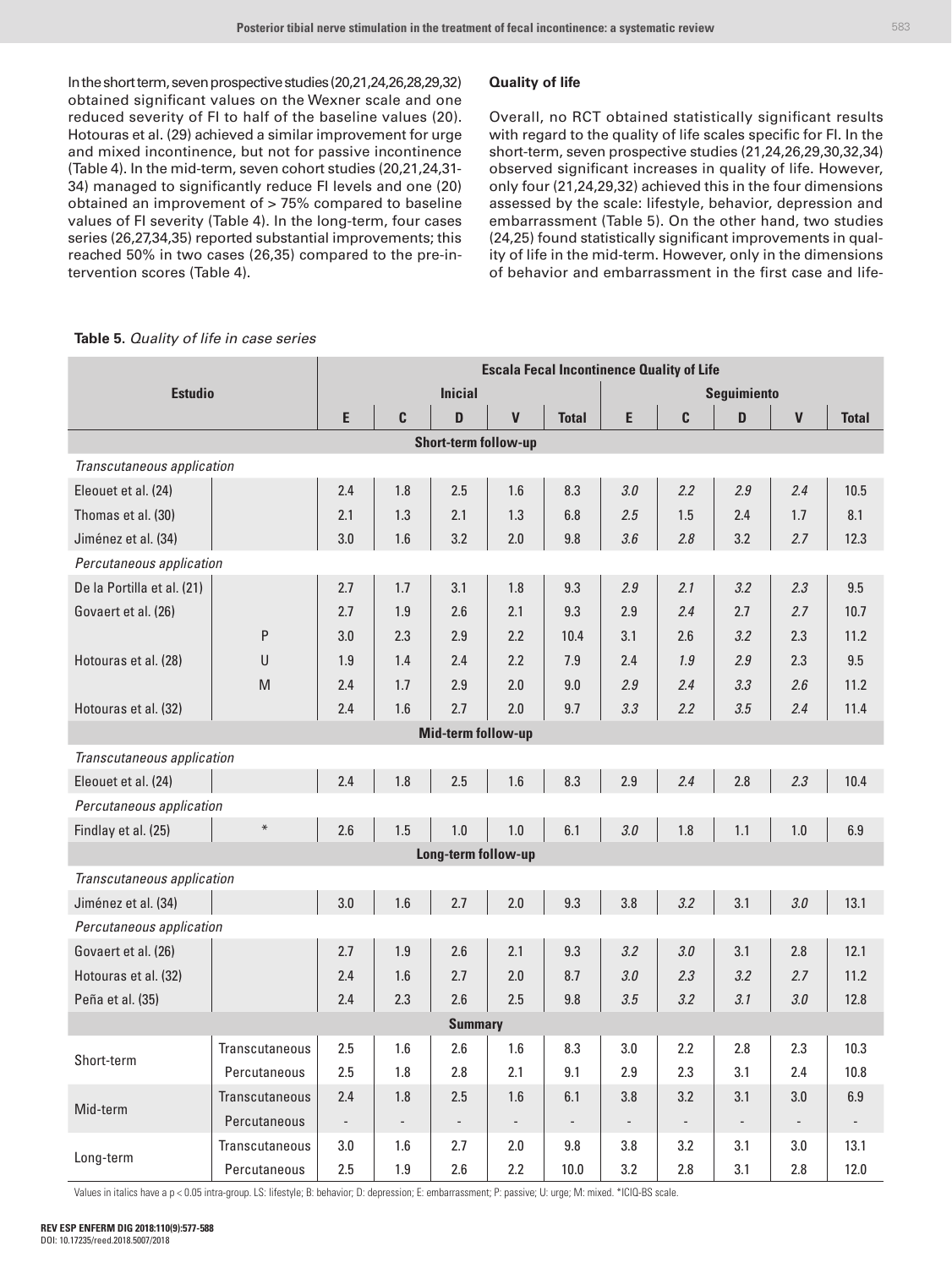style in the second case (Table 5). Finally, five interventions (21,26,32,34,35) concluded their follow-up with significant outcomes in the long-term. Only three (21,32,35) achieved this in all the quality of life dimensions (Table 5).

#### **Adverse effects**

Of the 23 studies included in this review, seven did not report about adverse effects (10,22,27,28,30,31,33) and six stated that there were no reported complications (17,20,21,23,24,34). The remaining studies reported a series of secondary effects that did not stop the treatment, with the exception of one case of thrombophlebitis and cellulitis (35). Irrelevant adverse effects included: local symptoms at the needle insertion point (light bleeding [9,29,32], irritation [18], itching and stinging [16], discomfort [19], or pain [8,25]); local symptoms in the lower limb (paresthesia [19] or tingling [26]) and remote symptoms in the abdomen (constipation [16], cramps [9], or stomach pain [26]).

### **DISCUSSION**

Even if the effectiveness of PTNS for the treatment of an overactive bladder has been demonstrated (48), its applicability for the treatment of FI is still under question (5,11). Overall, the reviewed studies reported positive outcomes in terms of the reduction of the number of incontinence episodes, increasing deferral time for deposition and improvements in FI severity and quality of life scales. However, only two RCTs achieved statistically significant changes (8,9) in terms of treatment effectiveness and none achieved this in terms of FI severity or quality of life.

#### **Treatment effectiveness**

The success rate of the treatment is an outcome measure that few studies provide. This review shows slightly discordant results. While observational studies report improvements in ~60% of subjects after six weeks (26,30), which further increased in the mid (23) and long-term (26), RCT studies conclude otherwise. Among the RCTs, only the study by George et al. (9) obtained significant differences using transcutaneous PTNS compared to sham stimulation; 81.8% of subjects experienced improvements in ≥ 50% of their symptoms. Neither of the two RCTs (8,9) that assessed reductions of  $\geq 50\%$  of the symptoms reported significant changes with percutaneous PTNS.

The session frequency was one or two times per week, with the exception of Thomas et al. (30) and Leroi et al. (16), who used one and two daily sessions, respectively. No significant differences were found when varying the frequency of sessions for the application of the technique.

On the other hand, studies show that PTNS reduces the number of incontinence episodes recalled in the stool diary. Prospective studies show several cases series with a considerable reduction in the weekly stool frequency (10,23,25,29,30,32,34,35). Only two studies did not observe a significant improvement (10,34). Along these lines, two RCTs obtained substantial improvements using both transcutaneous (9) and percutaneous (8) PTNS compared to placebo intervention, unlike the trial by Leroi et al. (16), who used surface electrodes. Furthermore, the evidence to determine whether the use of longer electrostimulation sessions (18) or a higher frequency of application (16,49) were more beneficial for the subject was inconclusive. In terms of deferral time for deposition, the outcomes achieved are in agreement with the reduction of incontinence episodes. In particular, those studies with significant reductions in the number of involuntary losses also achieved longer deferral lapses (9,23,26,29,30,32,35).

#### **Severity of FI**

The FI level, measured on both the Wexner and St. Mark's scales, decreased in clinical trials and non-controlled interventions. However, statistically significant differences were only found in prospective studies (20,21,24,26-29,31-35) and some intra-class comparisons in RCTs (16,17). Thus indicating the effectiveness of PTNS for the treatment of FI but not its superiority over sham stimulation in terms of severity scales.

#### **Quality of life**

Similarly to the FI severity outcome, both RCT and prospective studies obtained improvements in the quality of life scales, but statistical significance was only reached in non-controlled studies (21,24-26,29,30,32,34,35). Under equal conditions, lifestyle, behavior and embarrassment were the most frequently experienced improvements. The worst results were seen with the level of depression.

#### **Current parameters for electrostimulation**

While there appears to be an agreement on adjusting the pulse width to 200 µs, this is not the case for the current frequency, which varies between 10 and 20 Hz. All the included studies on percutaneous PTNS employed 20 Hz with one exception (8), whereas transcutaneous PTNS uses 10 Hz currents, so that all study arms are equally treated, with the exception of two studies that used 20 Hz (9,20). It must also be noted that all studies on percutaneous PTNS, except for Knowles et al. (8), used an Urgent PC® current generator. This only allows for the application of frequencies of 20 Hz, while transcutaneous PTNS used electrostimulation devices that allow frequency modulation. Knowles et al. (8) showed that when using a 10 Hz frequency for percutaneous PTNS, this significantly reduced the number of incontinence episodes. George et al. (9) also observed this whilst using 20 Hz currents for transcutaneous PTNS. In view of this, we consider that conducting controlled clinical trials will be of interest to compare the effectiveness of different frequencies of electrostimulation and determine their optimal values. For the same treatment effectiveness, a 10 Hz frequency is preferable over 20 Hz. The former produces a subtetanic contraction in the muscles innervated by the posterior tibial nerve and the latter, a tetanic contraction. It is important to remember that the purpose of this technique is neuromodulation at the level of the spinal cord and not boosting the flexor and abductor digitorum muscles.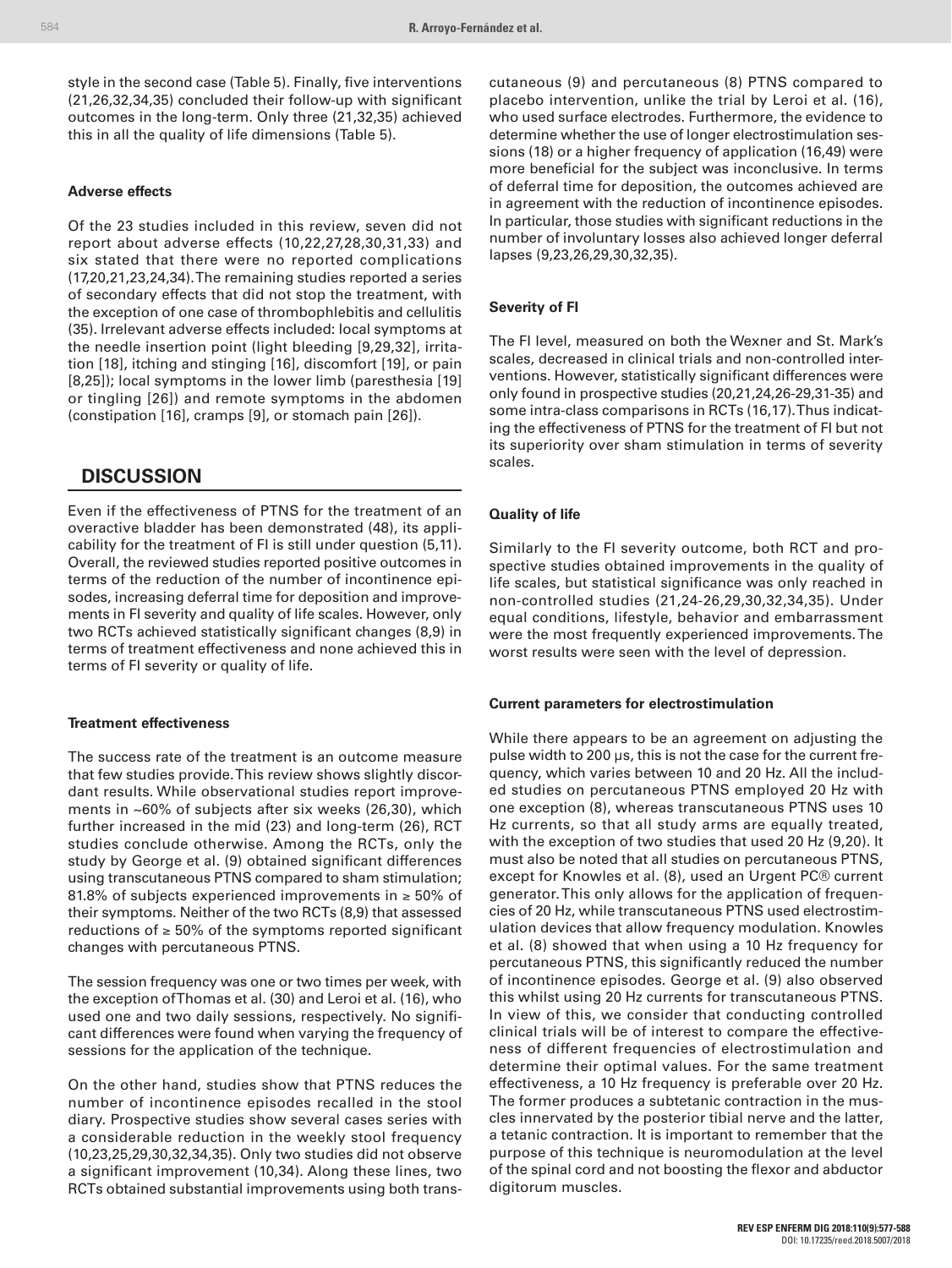#### **Technique safety**

The absence of reports on severe adverse effects corroborates the safety of PTNS for the treatment of FI. Furthermore, in its transcutaneous modality, this technique can be self-applied by patients at home. PTNS is objectively less invasive and more economical (10) compared to other neuromodulation techniques, such as sacral nerve stimulation. Thus, many authors recommend it as the first choice for the treatment of FI (50).

This review included a greater number of RCTs and cases series than previous reports, which implies a greater sample size. On the basis of the studies reviewed, it also specifies the ideal parameters and scheduling in order to attain the best outcome. Nevertheless, the heterogeneity found in RCTs between the intervention and control groups does not allow for a quantitative synthesis of the results. Since a meta-analysis was not possible, the statistical assessment of the publication bias via an Egger test was not viable. This is important when valuing the outcome of this review. If such a bias existed, there would be a predominance of publications with favorable outcomes at the expense of less favorable ones. This would imply the overestimation of positive PTNS results.

The limitations of the present review include the heterogeneity among different studies, which hindered the perfor-

mance of a meta-analysis. On the one hand, no homogeneity was found between researchers in terms of their choices for measuring and presenting outcomes or between intervention and control groups in RCTs. Finally, PTNS should be considered as the first choice for the treatment of FI instead of being used as a specialized treatment (1). This is due to the positive results of PTNS in patients where previous conservative treatments have failed and also to its effectiveness and lack of adverse effects. Possible future lines of research should focus on the comparison of standard techniques *versus* neuromodulation as the initial FI treatment.

# **CONCLUSIONS**

PTNS is an effective technique for the treatment of FI. Clinical trials and cases series achieved a reduction in the number of incontinence episodes and an increase in the deferral time for deposition. Improvements in the FI severity and quality of life scales were also achieved. A substantial superiority of transcutaneous *versus* percutaneous applications has not been observed. Interventions consisting of one or two weekly sessions of a 30-60 minute duration are optimal in order to obtain these results. Long-term treatments are required to achieve prolonged treatment effects.

#### **Annex 1**

#### **METODOLOGICAL PROTOCOL OF THE REVIEW: STIMULATION OF THE POSTERIOR TIBIAL NERVE FOR TREATING FECAL INCONTINENCE: A SYSTEMATIC REVIEW**

The review will be conducted in accordance with the guidelines of the PRISMA declaration.

#### **Search strategy**

A bibliography search in Pubmed (Medline), Scopus, Web of Knowledge, and PEDro databases will be performed.

The search will be limited to articles published in Spanish, English, French, Italian and Portuguese up to the date of the search. A manual search of the bibliographic references of the included articles will then be performed in order to identify articles meeting the selection criteria that were not identified in the primary search. If necessary, the researchers will contact authors to ask for information that is missing in the articles.

#### **Selection of studies**

Criteria for inclusion: a) subjects: patients diagnosed with fecal incontinency; b) study type: randomized controlled trials (RCTs), controlled clinical trials, or prospective observational studies; c) intervention type: posterior tibial nerve stimulation programs (transcutaneous and percutaneous); and d) outcome measures: treatment effectiveness, severity of incontinency and quality of life.

Criteria for exclusion: a) studies with sample sizes of < 10 subjects; b) studies including subjects < 18 years of age; c) studies using intracavitary stimulation or surgical procedures for treating FI; and d) articles not providing specific data on any of the outcome measures previously mentioned.

#### **Data extraction**

Two reviewers will independently perform the search and selection of articles as well as data extraction. Possible discrepancies will be resolved by a consensus. Finally, the information obtained by each reviewer from the reviewed literature will be combined.

For each of the selected articles, the reviewers will independently extract the following data: a) subject characteristics (sample size and age); b) treatment characteristics (type and parameters); c) treatment scheduling (duration and frequency); and d) outcome variables (type of test, time points of evaluation and outcome measures).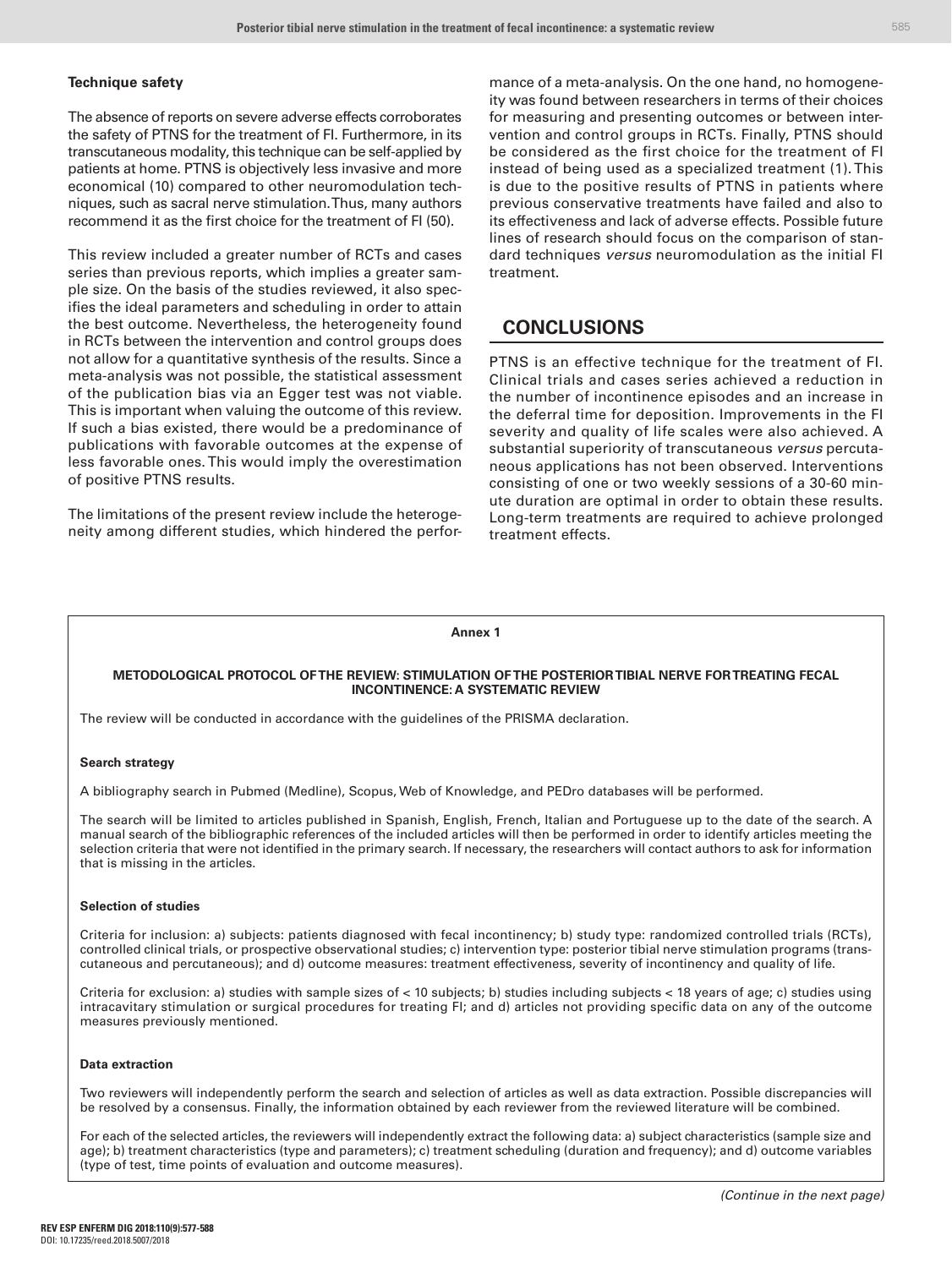#### **Assessment of methodological quality**

The methodological quality of the selected clinical trials will be independently assessed by the two reviewers via the Physiotherapy Evidence Database (PEDro) scale. The reliability of this method for evaluating randomized clinical trials has been determined. Even though it includes eleven items, the authors only recommend using items 2-11, for which the maximum score is 10. Item 1 refers to external validity and hence is omitted in order to obtain the final score.

The methodological quality of case series will be measured via the Quality Assessment for Case Series scale by the National Institute for Health and Care Excellence.

#### **Data analysis**

The odds ratio (OR) and 95% confidence intervals (CI 95%) will be calculated for the data obtained. A fixed-effects model will be used to combine the results of the selected studies, based on the Mantel-Haenszel or random effects method, depending on whether statistically significant heterogeneity is reached (p < 0.05) or not. The EPIDAT software, version 4.2, will be used for the statistical analysis.

#### *Heterogeneity assessment*

The Cochran's Q and I<sup>2</sup> statistical tests will be used to estimate and quantify heterogeneity among the studies, so that 25%, 50%, and 75% values will correspond to low, moderate and high levels of heterogeneity, respectively.

#### *Sensitivity analysis*

A sensitivity analysis of the global outcome will be performed to check its reliability and robustness. For this, the meta-analysis will be replicated after omitting one of the included studies at each step and thereby assessing its influence on the global results.

#### *Publication bias*

The presence of publication bias will be determined via a funnel plot and Egger test.

# **REFERENCES**

- 1. Abrams P, Cardozo L, Khoury S, et al. (eds.). Incontinence. 5th International Consultation on Incontinence Paris; 2013. pp. 1895-955.
- 2. Macmillan AK, Merrie AE, Marshall RJ, et al. The prevalence of fecal incontinence in community-dwelling adults: a systematic review of the literature. Dis Colon Rectum 2004;47(8):1341-9. DOI: 10.1007/s10350-004- 0593-0
- 3. Sharma A, Marshall RJ, Macmillan AK, et al. Determining levels of fecal incontinence in the community: a New Zealand cross-sectional study. Dis Colon Rectum 2011;54(11):1381-7. DOI: 10.1097/DCR.0b013e31822dd0f0
- 4. Maestre Y, Pares D, Vial M, et al. Prevalence of fecal incontinence and its relationship with bowel habit in patients attended in primary care. Med Clin (Barc) 2010;135(2):59-62. DOI: 10.1016/j.medcli.2010.01.031
- 5. Horrocks EJ, Thin N, Thaha MA, et al. Systematic review of tibial nerve stimulation to treat faecal incontinence. Br J Surg 2014;101(5):457-68. DOI: 10.1002/bjs.9391
- 6. Satish S. Pathophysiology of adult fecal incontinence. Gastroenterology 2004;126(1):S14-S22.
- 7. Matzel KE. The role of sacral nerve stimulation in treating faecal incontinence and refractory constipation. Editorial. Colorectal Dis 2011;13(Suppl 2):iii-iv. DOI: 10.1111/j.1463-1318.2010.02519.x
- Knowles CH, Horrocks EJ, Bremner SA, et al. Percutaneous tibial nerve stimulation versus sham electrical stimulation for the treatment of faecal incontinence in adults (CONFIDeNT): a double-blind, multicentre, pragmatic, parallel-group, randomised controlled trial. Lancet 2015;386(10004):1640- 8. DOI: 10.1016/S0140-6736(15)60314-2
- 9. George AT, Kalmar K, Sala S, et al. Randomized controlled trial of percutaneous versus transcutaneous posterior tibial nerve stimulation in faecal incontinence. Br J Surg 2013;100(3):330-8. DOI: 10.1002/bjs.9000
- 10. Hotouras A, Murphy J, Allison M, et al. Prospective clinical audit of two neuromodulatory treatments for fecal incontinence: sacral nerve stimula-

tion (SNS) and percutaneous tibial nerve stimulation (PTNS). Surgery Today 2014;44(11):2124-30. DOI: 10.1007/s00595-014-0898-0

- 11. Thin NN, Horrocks EJ, Hotouras A, et al. Systematic review of the clinical effectiveness of neuromodulation in the treatment of faecal incontinence. Br J Surg 2013;100(11):1430-47. DOI: 10.1002/bjs.9226
- 12. Edenfield AL, Amundsen CL, Wu JM, et al. Posterior tibial nerve stimulation for the treatment of fecal incontinence: a systematic evidence review. Obstet Gynecol Surv 2015;70(5):329-41. DOI: 10.1097/OGX.0000000000000171
- 13. Liberati A, Altman DG, Tetzlaff J, et al. The PRISMA statement for reporting systematic reviews and meta-analyses of studies that evaluate healthcare interventions: explanation and elaboration. BMJ 2009;339:b2700. DOI: 10.1371/journal.pmed.1000100
- 14. Maher CG, Sherrington C, Herbert RD, et al. Reliability of the PEDro scale for rating quality of randomized controlled trials. Phys Ther 2003;83(8):713-21.
- 15. Excellence NIfHaC. Appendix 4: Quality Assessment for Cases Series. Disponible en: https://www.nice.org.uk/guidance/cg3/resources/appendix-4 quality-of-case-series-form2.
- 16. Leroi AM, Siproudhis L, Etienney I, et al. Transcutaneous electrical tibial nerve stimulation in the treatment of fecal incontinence: a randomized trial (CONSORT 1a). Am J Gastroenterol 2012;107(12):1888-96. DOI: 10.1038/ ajg.2012.330
- 17. Thomas GP, Dudding TC, Bradshaw E, et al. A pilot study to compare daily with twice weekly transcutaneous posterior tibial nerve stimulation for faecal incontinence. Colorectal Dis 2013;15(12):1504-9. DOI: 10.1111/ codi.12428
- 18. Rimmer CJ, Knowles CH, Lamparelli M, et al. Short-term outcomes of a randomized pilot trial of 2 treatment regimens of transcutaneous tibial nerve stimulation for fecal incontinence. Dis Colon Rectum 2015;58(10):974- 82. DOI: 10.1097/DCR.0000000000000444
- 19. Thin NN, Taylor SJ, Bremner SA, et al. Randomized clinical trial of sacral versus percutaneous tibial nerve stimulation in patients with faecal incontinence. Br J Surg 2015;102(4):349-58. DOI: 10.1002/bjs.9695